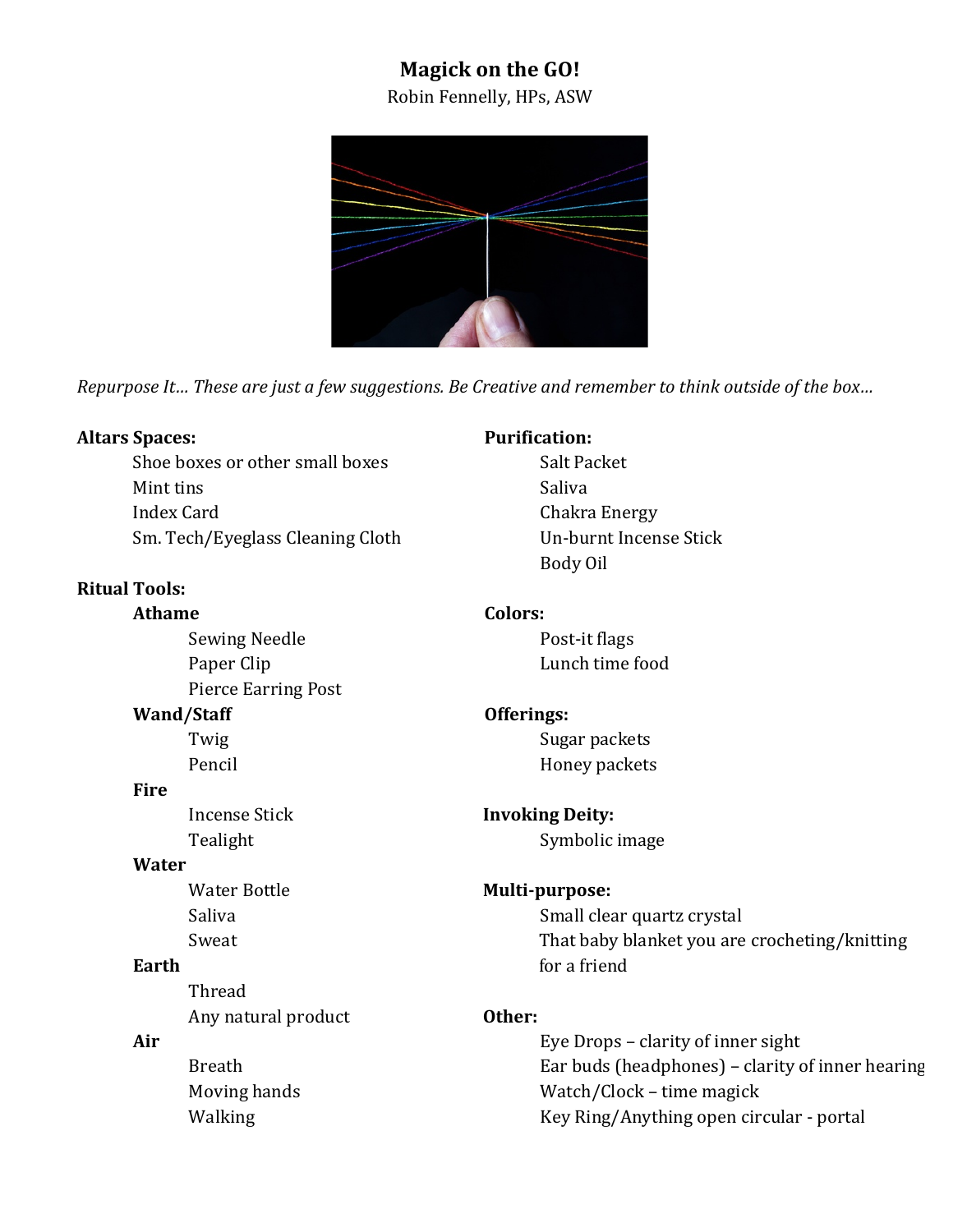### **Specific Workings:**

Healing – Charged Water Immunity – Thymus Tapping Shielding/Protection - "Mosquito" Netting Tethering - The Bouy

### **Samples:**

### **Clearing Space Inspired by Ellen Canon Reed**

Any liquid (cup of coffee/tea/water) Packet of salt Breath from the solar plexus

Walking through space, talking/breathing and gesticulating causing drops of the charged water to spill.

### **Instant Ritual**

Need:

Sewing Needle Tech Cleaning Cloth (Small) Salt pkt.

Purification: Water/Earth/Fire/Air 

Saliva and a bit of the salt on your tongue,

Chemical reaction  $=$  fire and then exhale passing breath over

Creating Sacred Space/Athame:

Threading the needle:

Run the thread through fingertips, infusing it with your energetic signature

Pass the thread over your tongue  $-$  purifying it

Pass thread through the eye of the needle-crossing the threshold into Sacred Space

Lay the needle at the cardinal points of the cleaning cloth each in turn and silently calling grt energies to be present. Allow the length of thread to move over the cloth(scribing) in a circular fashion.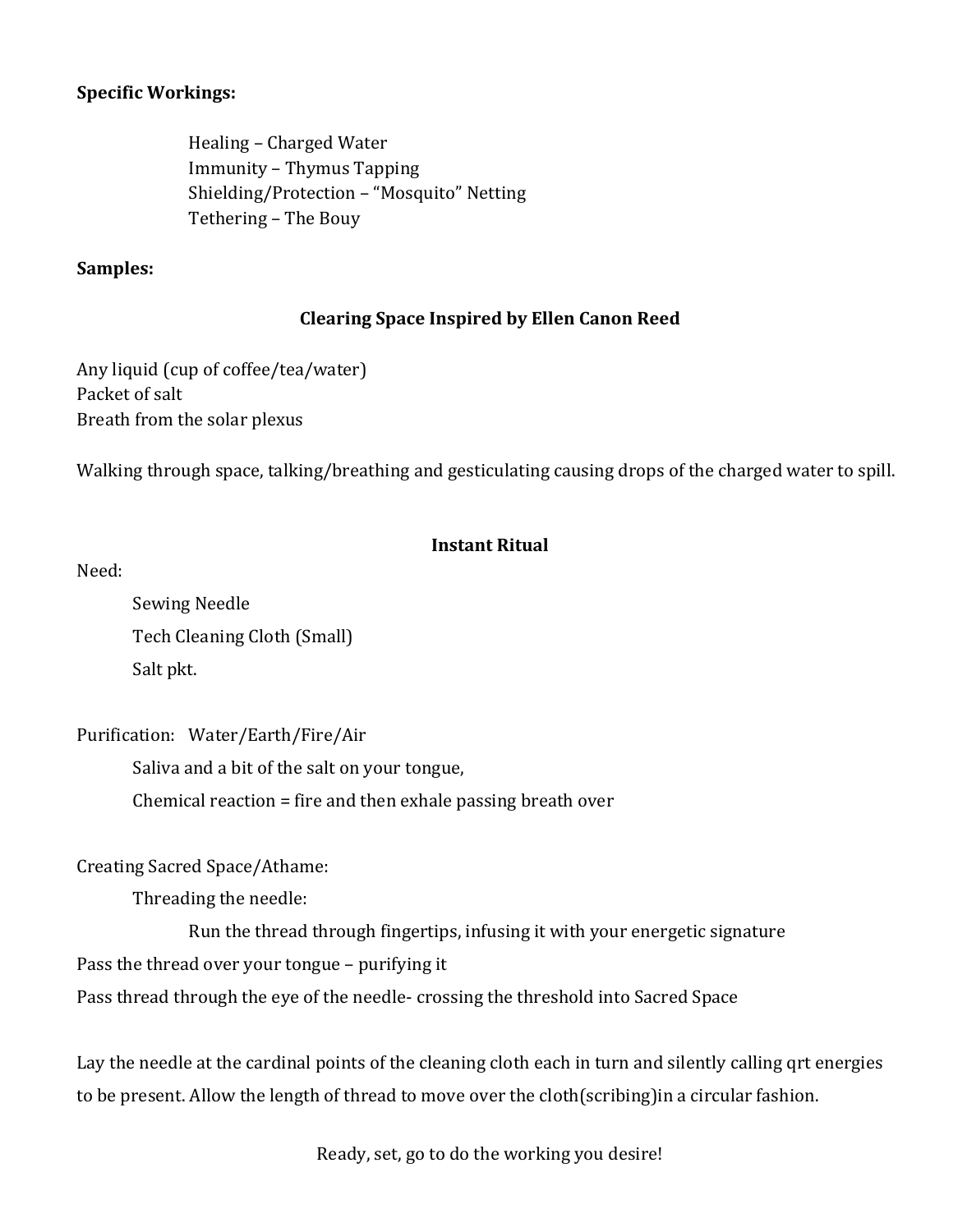### **My Body is the Temple of Working**

#### **As Above, Cosmic Magick…..**

#### **Whole Body**

Use of the Medical Astrological correlates Use of Anatomical Planetary Correlates

#### **Magickal Hands**



**So Below, Drawn into the Manifest.....** 

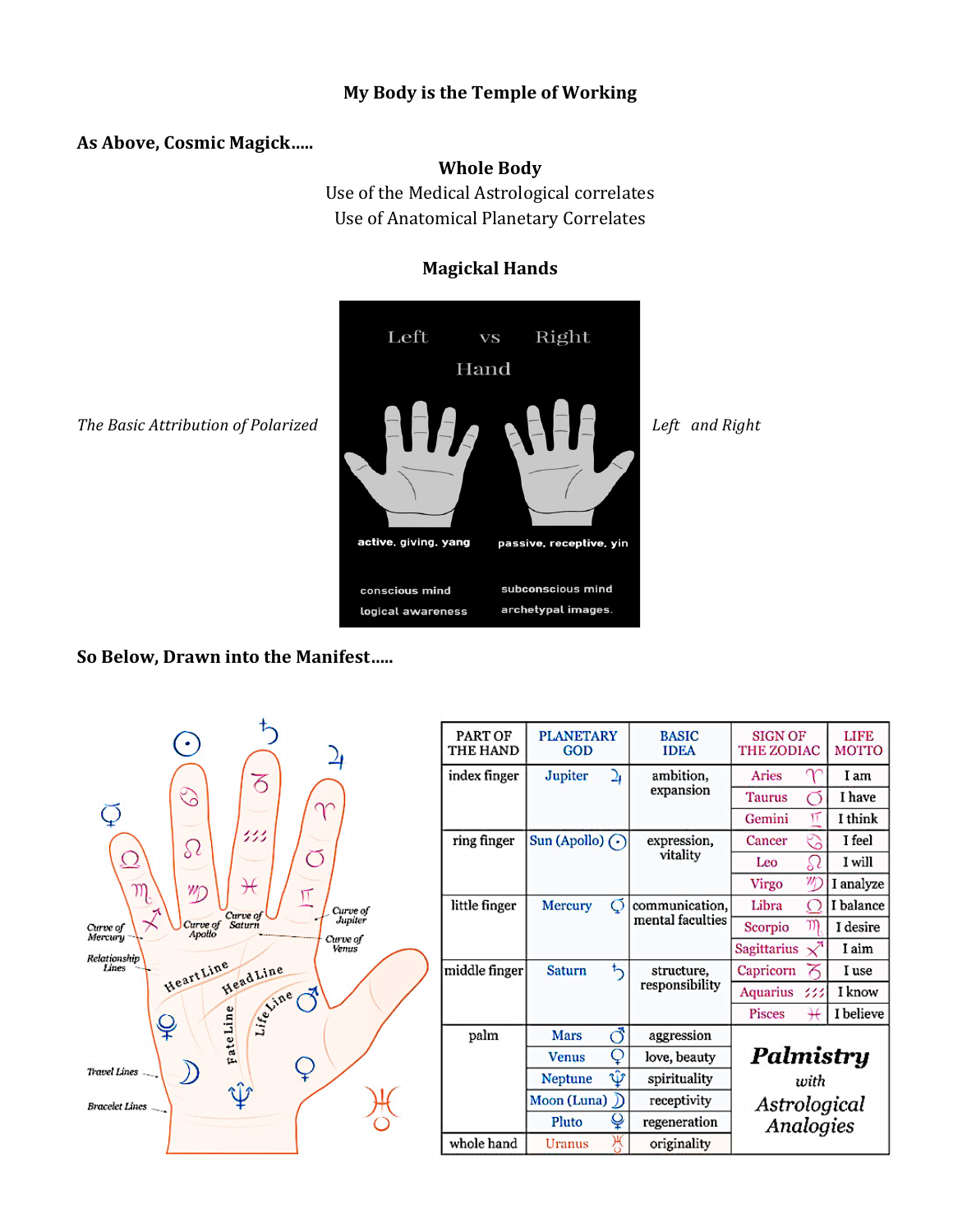# As Within, So Without... Of Another Fashion.....

Mudras are symbolic hand gesture used primary in Eastern spiritual practice. They are also very discreet ways of calling into presence the specific energy you need. These are those related to the planets, but there are many more that cover a wide range of correspondence.....

### **Gyan Mudra (Seal of Knowledge)**



How: Touch the tip of the index (first) finger and the tip of thumb together. The other three fingers are straight. Effect: Stimulates knowledge, wisdom, receptivity, and calmness. Planet: Jupiter; expansion.

### **Shuni Mudra (Seal of Patience)**

How: Touch the tip of the middle (second) finger and the tip of the thumb together. The other three fingers are straight.

Effect: Promotes patience, discernment, and commitment.

Planet: Saturn; task master, taking responsibility, and courage to hold to duty.

### **<u>Surya or Ravi Mudra</u>** (Seal of Sun, Life)



How: Touch the tip of the ring (third) finger and the tip of thumb together. The other three fingers are straight.

Effect: Revitalizing energy, nerve strength, and good health.

Planet: Sun; energy, health, and sexuality. Uranus; nerve strength, intuition, and change.

### **Chandra or Chandrakala Mudra (Seal of Moon)**

How: Extend the thumb and index finger straight in outward direction. The other three fingers are straight.

Effect: Good health, emotional strength.

Planet: Moon; health and emotional support.

### **Buddhi Mudra (Seal of Mental Clarity)**

How: Touch the tip of the little (fourth) finger and the tip of thumb together. The other three fingers are straight.

Effect: Creates capacity to clearly and intuitively communicate, stimulates psychic development.

Planet: Mercury; quickness, mental powers of communication.

### **Venus Lock (Seal of Love)**

How: The hands are interlaced with the thumbs pressed into the opposite mounds on each side of the thumbs: For Men the right thumb is above the left; for women, the left thumb is above the right.

Effect: Channels sexual energy, promotes glandular balance, ability to concentrate easily. **Planet: The mounds at the base of the thumbs represent Venus; sensuality and sexuality. The thumb represents the ego.** *resource: 3HO.org*